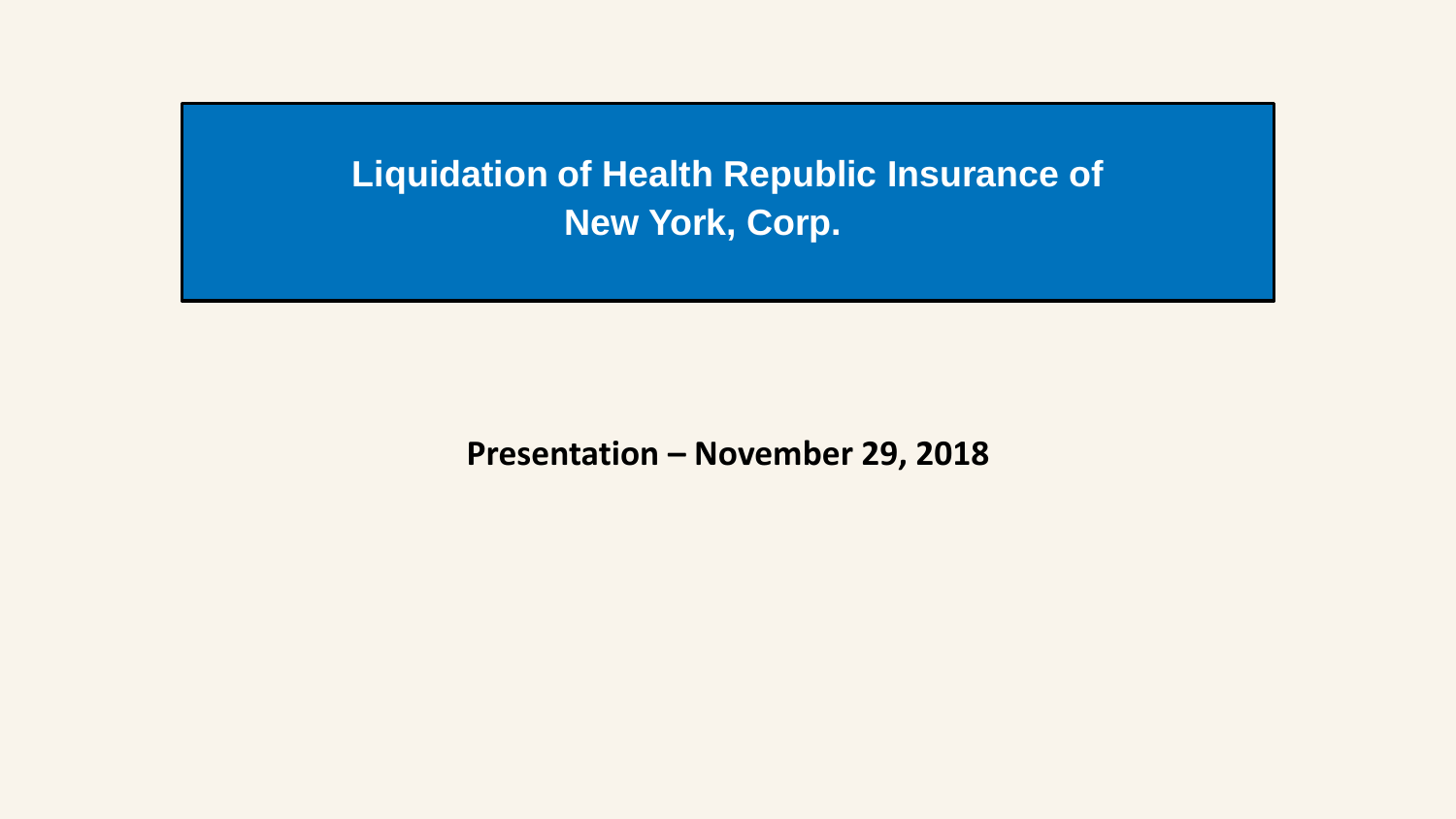# **Resolution of Class Two Claims**

| <b>EOBs and Appeals (as of November 27, 2018)</b> |                               |                     |  |  |  |  |  |  |  |
|---------------------------------------------------|-------------------------------|---------------------|--|--|--|--|--|--|--|
|                                                   | <b>EOB/Allowance Vouchers</b> | <b>Total Amount</b> |  |  |  |  |  |  |  |
| <b>EOBs Issued and Resolved</b>                   | 190,367                       | \$217,950,702       |  |  |  |  |  |  |  |
| <b>Appeals Received and Resolved</b>              | 1,401                         | \$13,985,579        |  |  |  |  |  |  |  |
| <b>Appeals Submitted to IME or Referee</b>        | $\mathbf 0$                   | 0                   |  |  |  |  |  |  |  |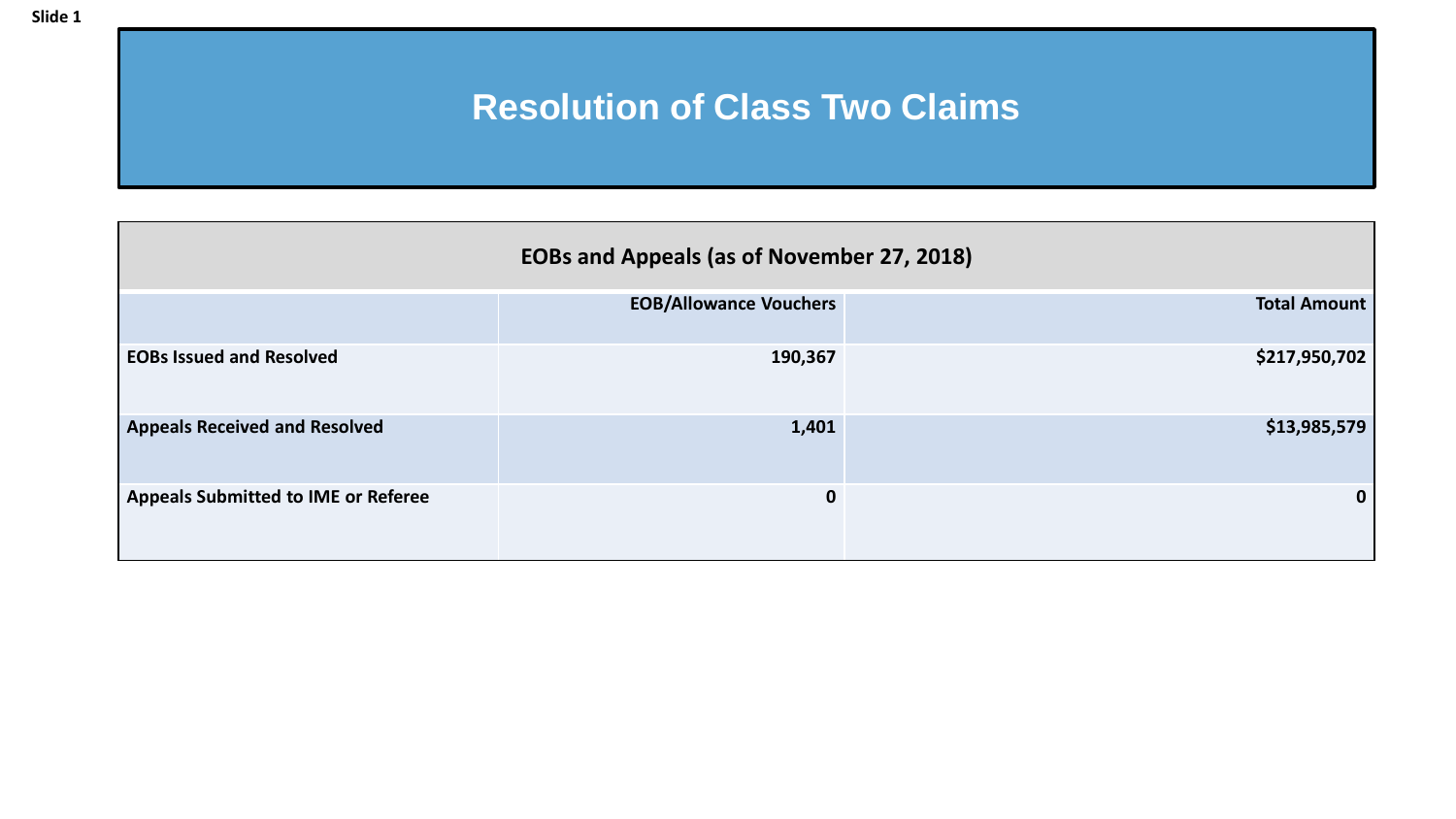# **Communications**

| Communications with Members of the Public from Inception to Oct. 31, 2018 |         |  |  |  |  |  |
|---------------------------------------------------------------------------|---------|--|--|--|--|--|
| <b>Total Calls Received</b>                                               | 43,445  |  |  |  |  |  |
| <b>Total Call Time in Minutes</b>                                         | 230,904 |  |  |  |  |  |
| <b>Total Website Visits</b>                                               | 87,617  |  |  |  |  |  |
| <b>Unique Visitors</b>                                                    | 61,181  |  |  |  |  |  |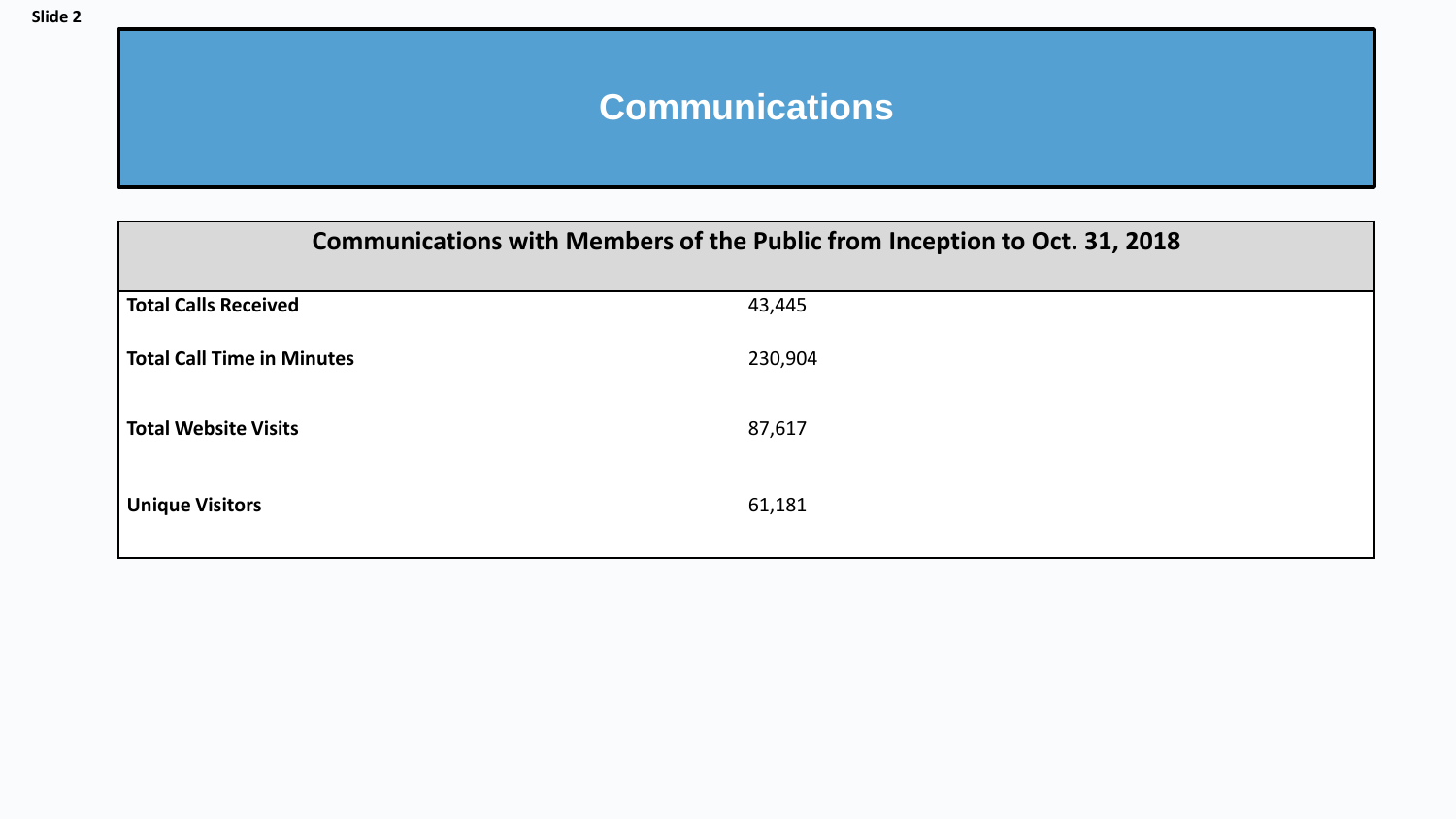### **Public Inquiry Categories (Inception to Date)**



- **Appeals on EOB**
- **Claim Status**
- Question about EOB/Allowance/Liquidation
- **Deta** Other General Inquiry
- Question About My 1095-B (1099) Form
- **Premium Refund/Eligibility**
- **Administrative Changes**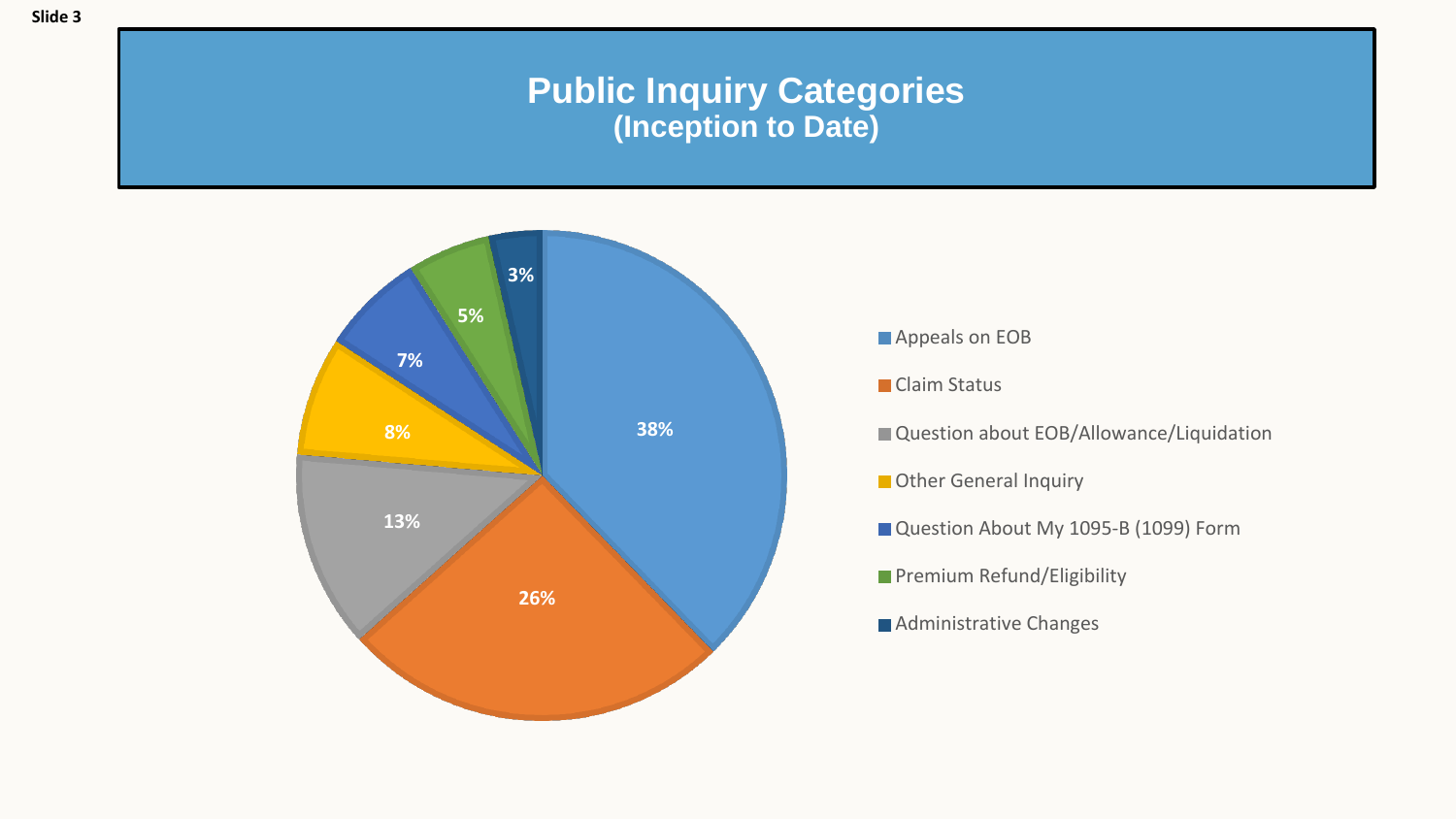# **Total Incurred Expenses (Inception to Date)**

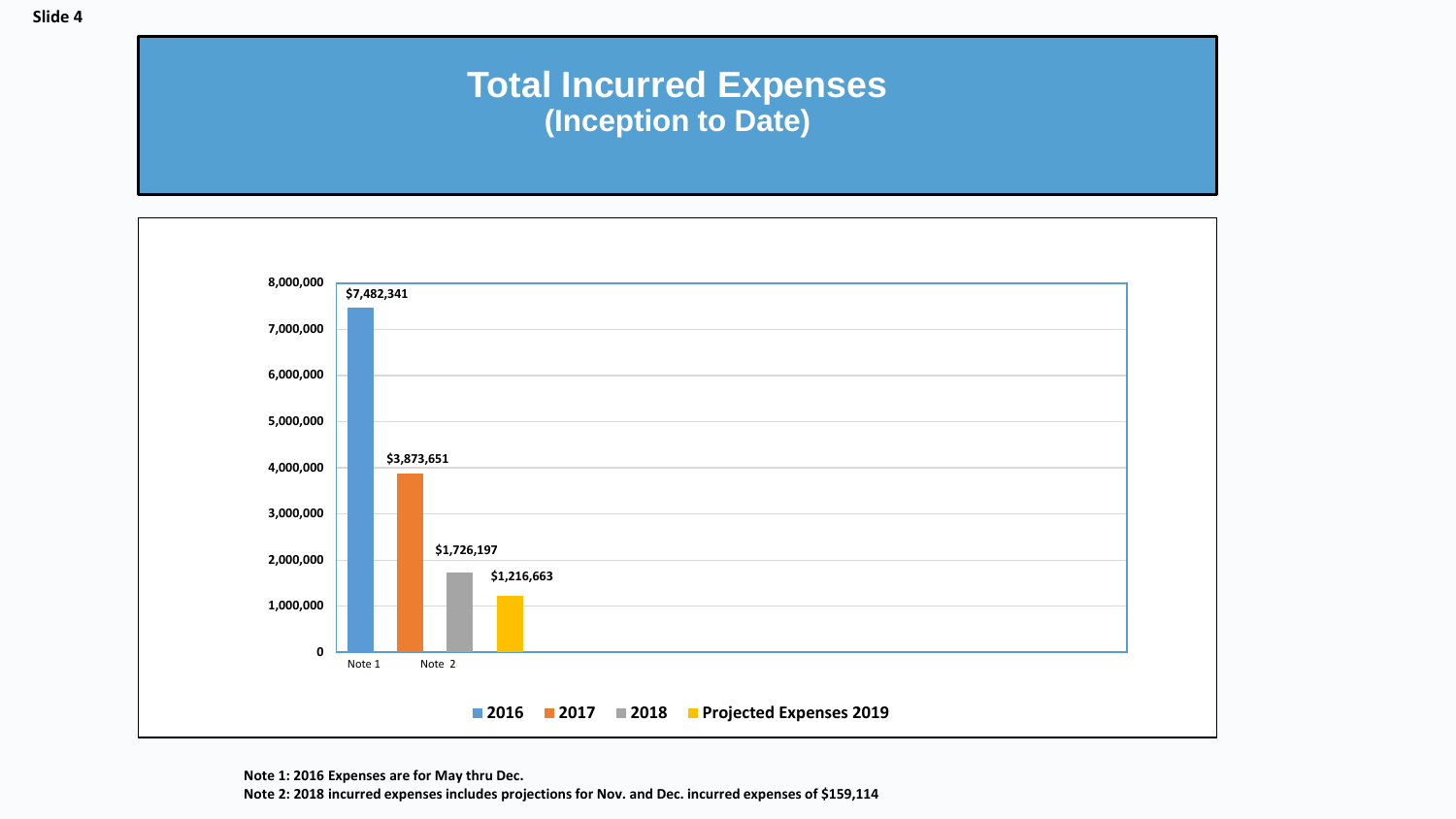#### **NYLB Monthly Average Expense Per Quarter (Inception through Sept. 2018)**

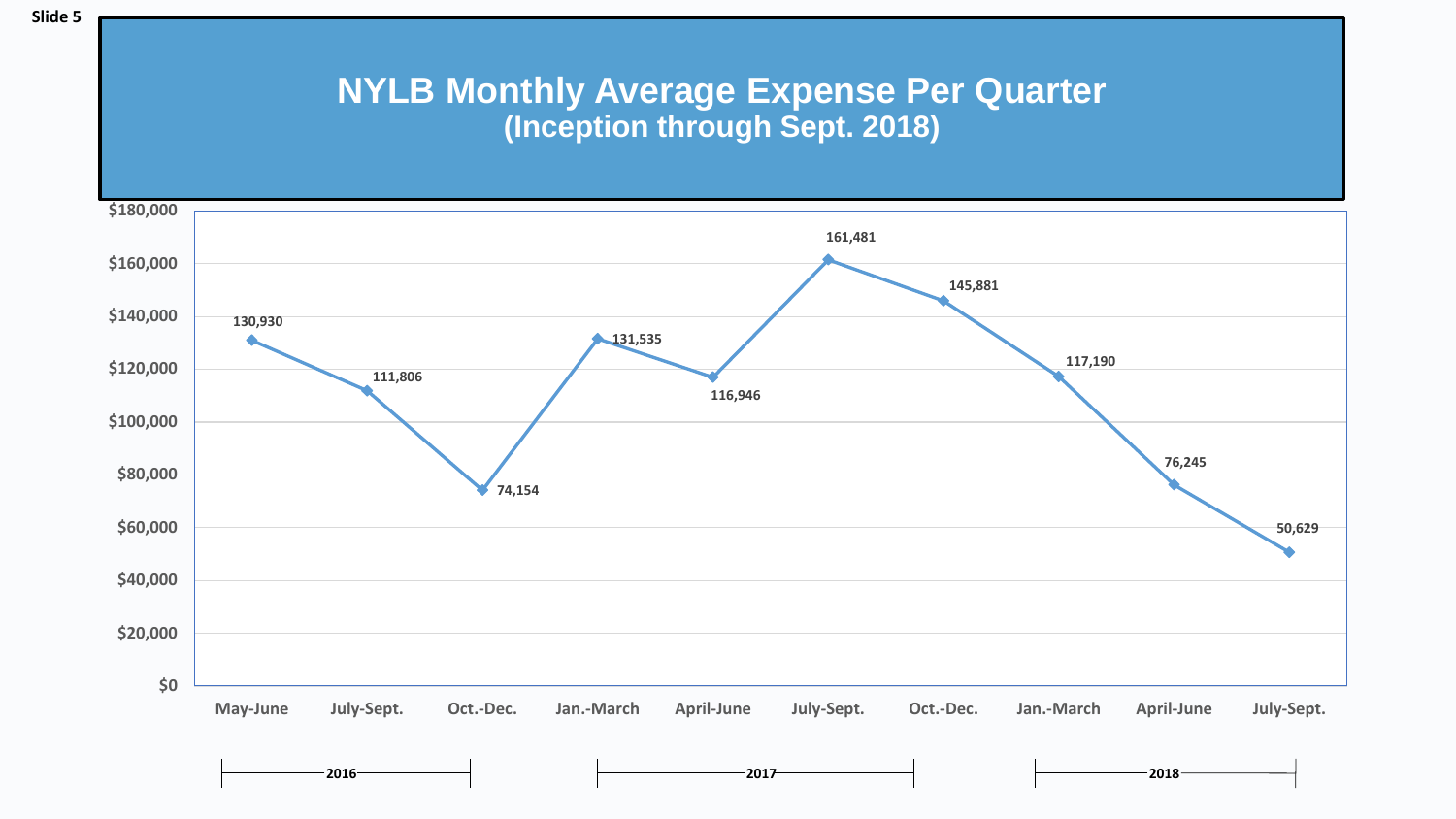## **Incurred Total Expenses Actual (\$1,726,197) vs Projected (\$2,664,654) (For the Year 2018)**

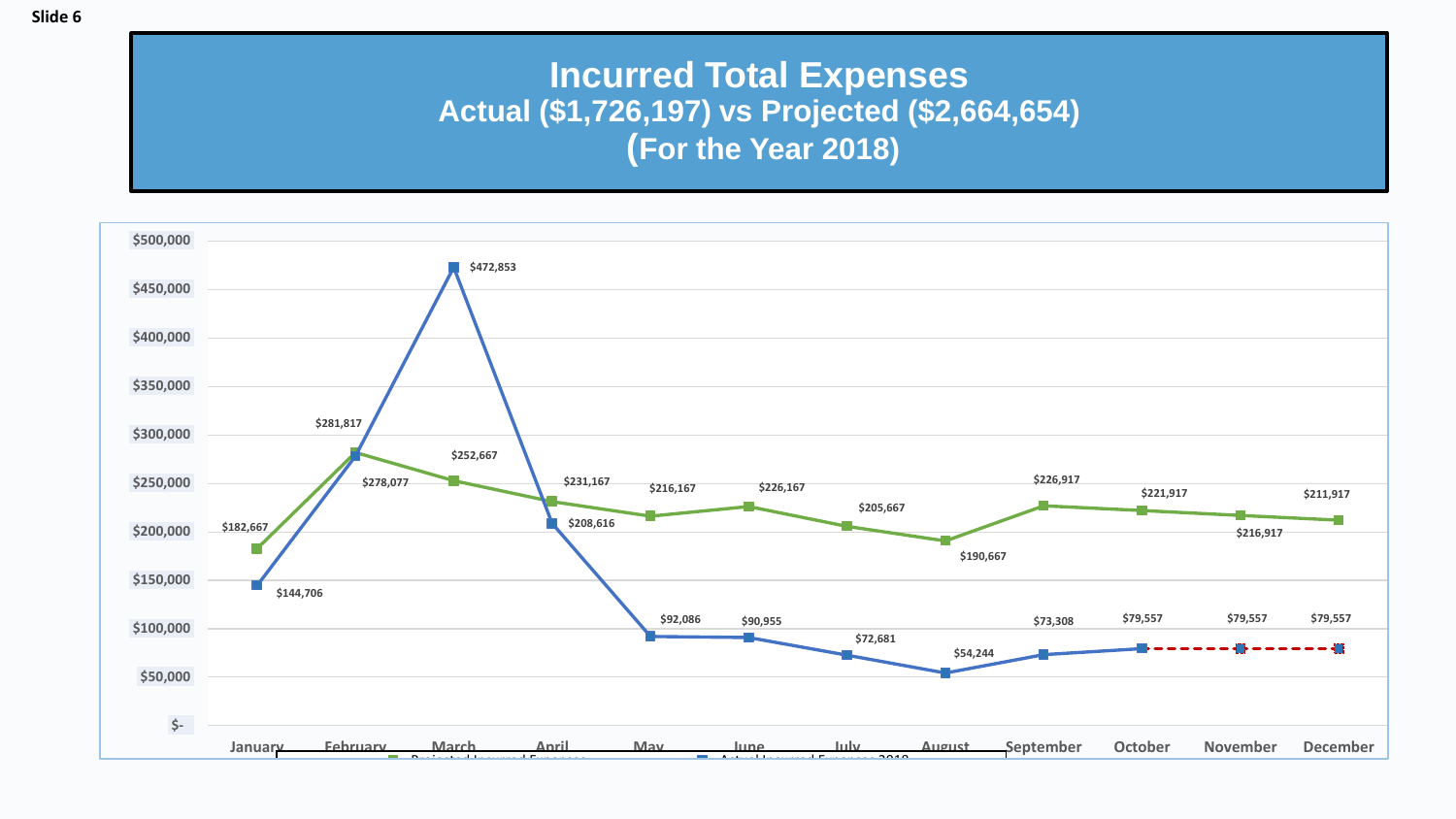## **Projected Incurred Expenses (2019 = \$1,216,663)**

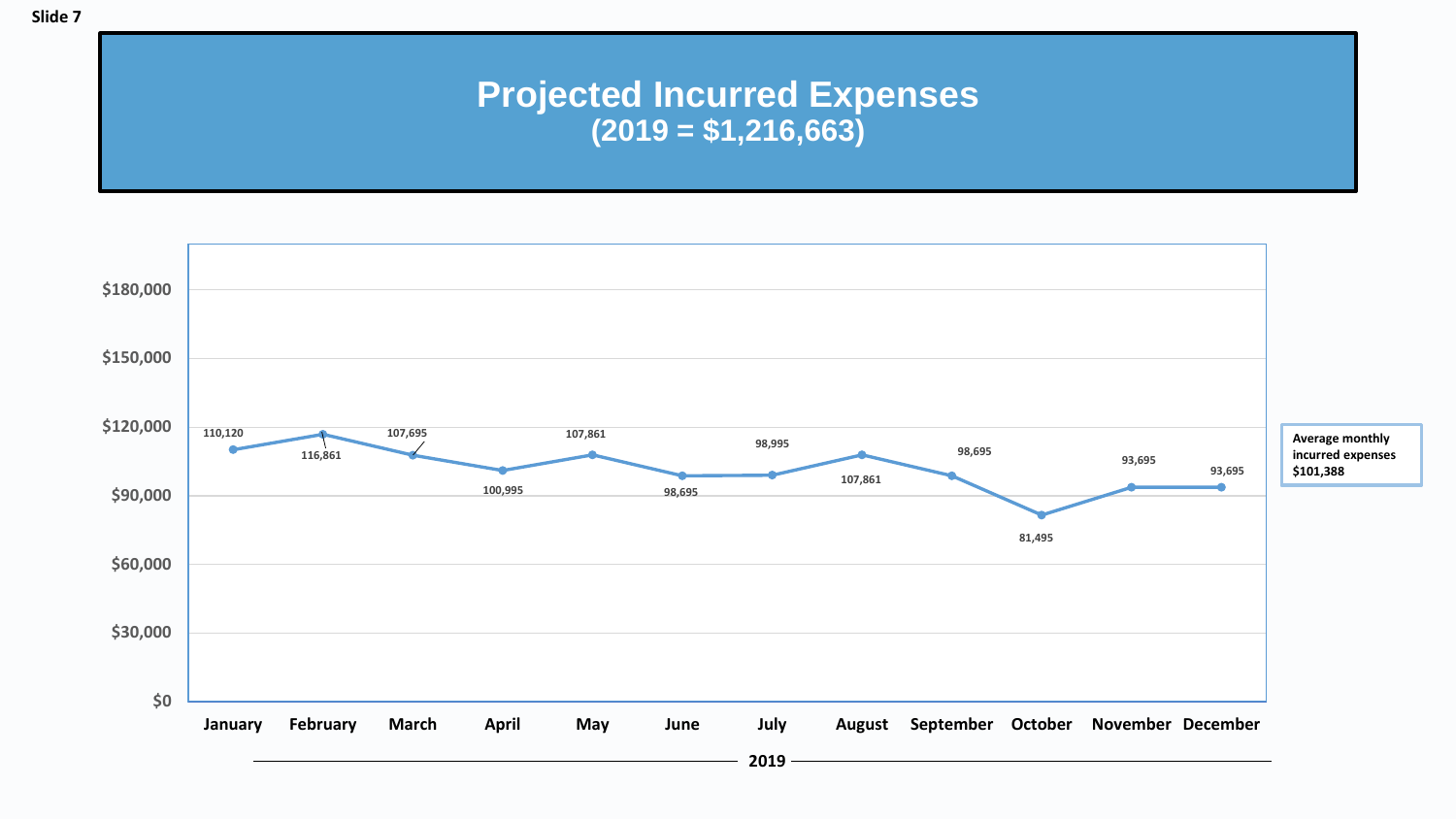#### **Expenses Incurred By Function (January 1, 2018 - October 31, 2018)**